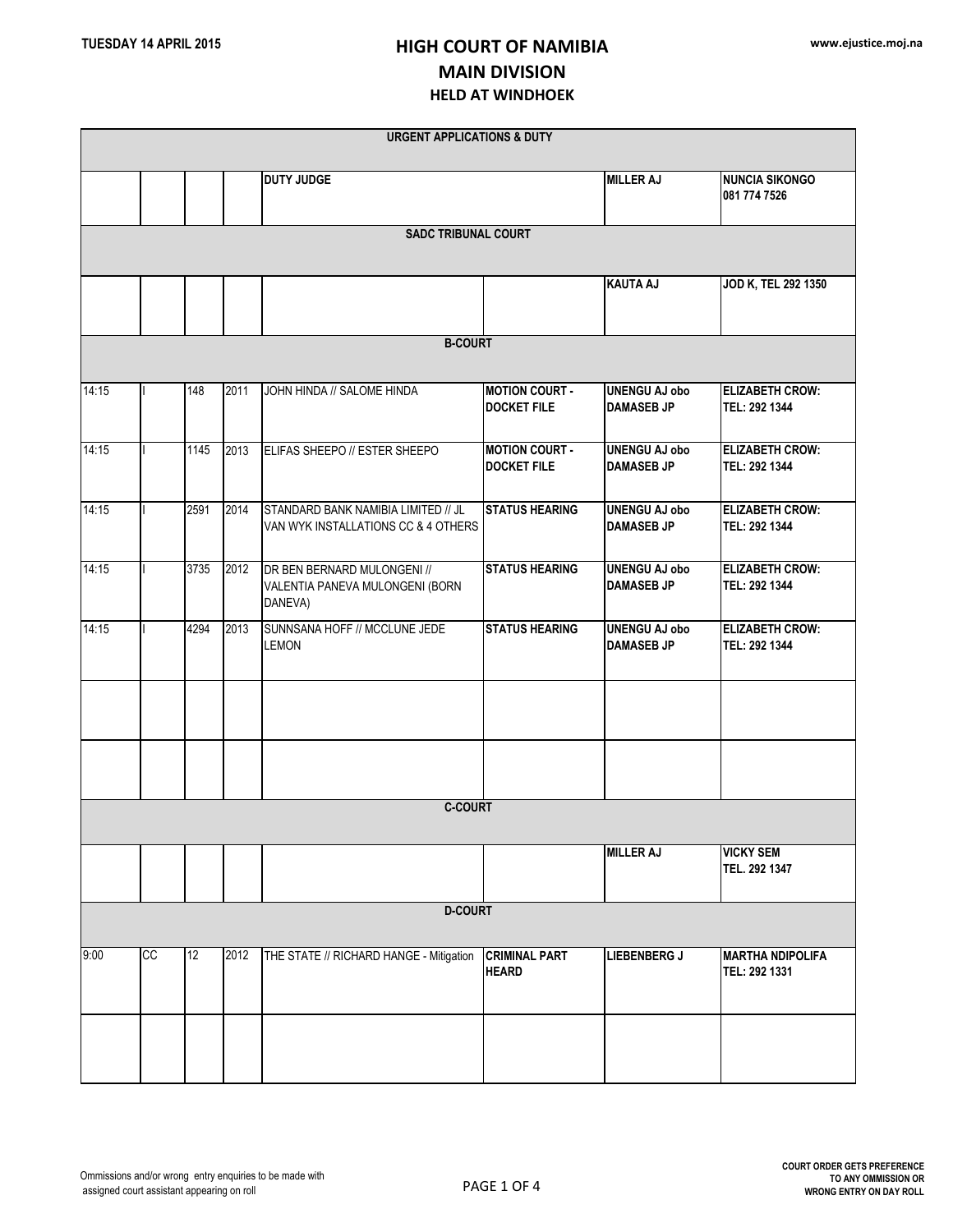| <b>E-COURT</b>                                                                                       |    |      |      |                                                                               |                                      |             |                                                                    |  |  |  |
|------------------------------------------------------------------------------------------------------|----|------|------|-------------------------------------------------------------------------------|--------------------------------------|-------------|--------------------------------------------------------------------|--|--|--|
|                                                                                                      |    |      |      |                                                                               |                                      |             |                                                                    |  |  |  |
| 10:00                                                                                                | cc | 25   | 2012 | THE STATE // WILLEM VALOMBOLA & 2<br>OTHERS - Submissions                     | <b>CRIMINAL PART</b><br><b>HEARD</b> | SHIVUTE, J  | <b>DELINE AUKHOMES</b><br>TEL: 292 1238                            |  |  |  |
|                                                                                                      |    |      |      |                                                                               |                                      |             |                                                                    |  |  |  |
| <b>F-COURT</b>                                                                                       |    |      |      |                                                                               |                                      |             |                                                                    |  |  |  |
|                                                                                                      |    |      |      |                                                                               |                                      |             |                                                                    |  |  |  |
| <b>G-COURT</b>                                                                                       |    |      |      |                                                                               |                                      |             |                                                                    |  |  |  |
|                                                                                                      |    |      |      |                                                                               |                                      |             |                                                                    |  |  |  |
|                                                                                                      |    |      |      | <b>H-COURT</b>                                                                |                                      |             |                                                                    |  |  |  |
|                                                                                                      |    |      |      |                                                                               |                                      |             |                                                                    |  |  |  |
|                                                                                                      |    |      |      | <b>I-COURT</b>                                                                |                                      |             |                                                                    |  |  |  |
|                                                                                                      |    |      |      |                                                                               |                                      |             |                                                                    |  |  |  |
| <b>COURT-CONNECTED MEDIATION</b><br>SADC TRIBUNAL BUILDING, CNR BAHNFOFF STRASSE & ROBERT MUGABE AVE |    |      |      |                                                                               |                                      |             |                                                                    |  |  |  |
| PLEASE USE ENTRANCE IN BAHNHOFF STREET<br>NO PARKING AVAILARLE ON PREMISES                           |    |      |      |                                                                               |                                      |             |                                                                    |  |  |  |
| 8:30                                                                                                 | 65 | 2015 | 3856 | COMMERCIAL INVESTMENT<br>CORPORATION (PTY) LTD // JACOB<br>JOHANNES VERMAAK   | <b>KEULDER: ANNERIE</b>              | 14-Apr-2015 | <b>SADC BUILDING,</b><br><b>BAHNHOFF STR,</b><br>ROOM <sub>9</sub> |  |  |  |
| 8:30                                                                                                 | 63 | 2015 | 4315 | CHAARDI BRIGITTA KLEIN // DR FLORENCE KOEP: PETER<br>UUNDJAE KAURA & 2 OTHERS |                                      | 14-Apr-2015 | <b>SADC BUILDING,</b><br><b>BAHNHOFF STR,</b><br><b>ROOM 14</b>    |  |  |  |
| 8:30                                                                                                 | 27 | 2015 | 1452 | ANDREAS NGISHINAWA // HILMA<br>NGISHINAWA                                     | AMKONGO: KEMMA                       | 14-Apr-2015 | <b>SADC BUILDING,</b><br><b>BAHNHOFF STR,</b><br><b>ROOM 32</b>    |  |  |  |
| 14:00                                                                                                | 75 | 2015 | 3458 | CLERENCE SOMJA KHARUGAS // MARTIN<br>STEFANUS KHARUGAB                        | <b>GAYA: JEROME</b>                  | 14-Apr-2015 | <b>SADC BUILDING,</b><br><b>BAHNHOFF STR,</b><br>ROOM <sub>9</sub> |  |  |  |
| 14:00                                                                                                | 60 | 2015 | 3748 | ERNESTO LUKAS // MARIA MAGDALENA<br><b>LUKAS</b>                              | <b>CRONJE: CHRISTIAAN</b>            | 14-Apr-2015 | <b>SADC BUILDING,</b><br><b>BAHNHOFF STR,</b><br><b>ROOM 14</b>    |  |  |  |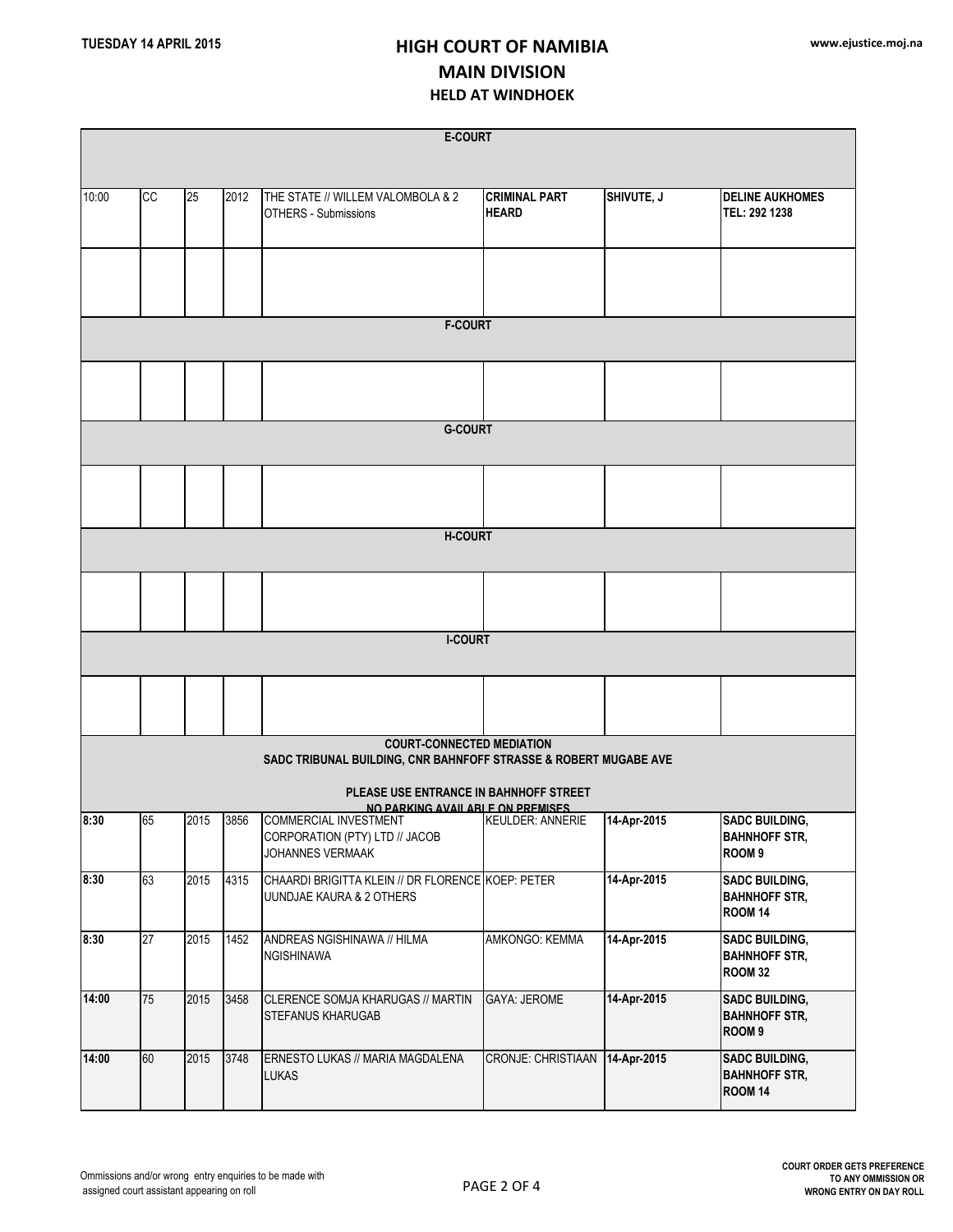| 14:00 | 39  | 2015 | 3883 | ANNA ELIZABETH DREYER //<br><b>WILLEMMOSES DREYER</b>                                                             | KAMANJA: AMUPANDA 14-Apr-2015   |             | <b>SADC BUILDING,</b><br><b>BAHNHOFF STR,</b><br><b>ROOM 32</b>     |
|-------|-----|------|------|-------------------------------------------------------------------------------------------------------------------|---------------------------------|-------------|---------------------------------------------------------------------|
| 8:30  | 57  | 2015 | 2642 | EUGENE REFUS NEL // MANFRED JUAN<br><b>HENNES</b>                                                                 | OPPERMAN: MADA                  | 15-Apr-2015 | <b>SADC BUILDING,</b><br><b>BAHNHOFF STR,</b><br>ROOM <sub>9</sub>  |
| 8:30  | 49  | 2015 | 2820 | GAVILON THEODORE KLAZEN // R KAUTA<br>& ANOTHER                                                                   | <b>MCNALLY: PERCY</b>           | 15-Apr-2015 | <b>SADC BUILDING,</b><br><b>BAHNHOFF STR,</b><br>ROOM 14            |
| 8:30  | 55  | 2015 | 3143 | FVC TRANSPORT (PTY) LTD // LUKAS<br><b>KUDUMO HAUSIKU</b>                                                         | VAN HEERDEN:<br><b>GERHARD</b>  | 15-Apr-2015 | <b>SADC BUILDING,</b><br><b>BAHNHOFF STR.</b><br><b>ROOM 32</b>     |
| 14:00 | 85  | 2015 | 3906 | SVEN SCHONECKE // MARION<br><b>SCHONECKE</b>                                                                      | MCNALLY: PERCY                  | 15-Apr-2015 | <b>SADC BUILDING,</b><br><b>BAHNHOFF STR,</b><br>ROOM <sub>9</sub>  |
| 14:00 | 64  | 2015 | 2073 | ALLAN WALDEN CONSUTLING CC //<br><b>EUNICE ANNATJIE GONZO</b>                                                     | VAN HEERDEN:<br><b>GERHARD</b>  | 15-Apr-2015 | <b>SADC BUILDING,</b><br><b>BAHNHOFF STR,</b><br>ROOM 14            |
| 14:00 | 74  | 2015 | 3938 | VASTI LARISSA JOAS // GOVERNMENT OF<br>THE REPUBLIC OF NAMIBIA                                                    | <b>WANDA: BOYCE</b>             | 15-Apr-2015 | <b>SADC BUILDING,</b><br><b>BAHNHOFF STR,</b><br><b>ROOM 32</b>     |
| 8:30  | 89  | 2015 | 3677 | FILLEMON AUWANGA // ELAGO TULINALYO KANDANDU:<br><b>IIPINGE</b>                                                   | SEBASTIAAN                      | 16-Apr-2015 | <b>SADC BUILDING,</b><br><b>BAHNHOFF STR.</b><br>ROOM <sub>9</sub>  |
| 8:30  | 84  | 2015 | 4217 | ROCHELL KRUGER // ELLJOHN WILLEX<br><b>KRUGER &amp; ANOTHER</b>                                                   | <b>RAKOW: EILEEN</b>            | 16-Apr-2015 | <b>SADC BUILDING,</b><br><b>BAHNHOFF STR,</b><br><b>ROOM 14</b>     |
| 8:30  | 129 | 2015 | 3608 | FRANS STRAUSS // JEMIMA CATHARINA<br>STRAUSS NO & 12 OTHERS                                                       | <b>STEYN: HERMAN</b>            | 16-Apr-2015 | <b>SADC BUILDING,</b><br><b>ROOM 32/</b><br><b>1st FLOOR NAMLEX</b> |
| 14:00 | 32  | 2015 | 3029 | CJR SECURITY (PTY) LTD ta LSC RISK AND DE JAGER: BEATRIX<br>SECURITY SOLUTIONS // FAST FIRE<br><b>SERVICES CC</b> |                                 | 16-Apr-2015 | <b>SADC BUILDING,</b><br><b>BAHNHOFF STR,</b><br>ROOM <sub>9</sub>  |
| 14:00 | 86  | 2015 | 1431 | <b>ANDRIES EISEB // RENATHE EISES</b>                                                                             | TJAHIKIKA: NELI                 | 16-Apr-2015 | <b>SADC BUILDING,</b><br><b>BAHNHOFF STR.</b><br><b>ROOM 14</b>     |
| 14:00 | 71  | 2015 | 3660 | MOSES VILHO // HILENI LINA VILHO                                                                                  | <b>RUKORO: RAY</b>              | 16-Apr-2015 | <b>SADC BUILDING,</b><br><b>BAHNHOFF STR,</b><br><b>ROOM 32</b>     |
| 8:30  | 66  | 2015 | 3984 | ERASTUS SOMAEB & ANOTHER //<br>MINISTER OF SAFETY & SECURITY &<br><b>ANOTHER</b>                                  | SCHICKERLING: CARLI 17-Apr-2015 |             | <b>SADC BUILDING,</b><br><b>BAHNHOFF STR,</b><br>ROOM <sub>9</sub>  |
| 8:30  | 90  | 2015 | 3868 | DAVID KATUTA // AUGUSTINUS AMUTHENU UANIVI: UAATJO<br>& ANOTHER                                                   |                                 | 17-Apr-2015 | <b>SADC BUILDING,</b><br><b>BAHNHOFF STR,</b><br><b>ROOM 14</b>     |
| 8:30  | 83  | 2015 | 3618 | EMMA OARUM & ANOTHER // JEREMIAS<br><b>HIGOAM &amp; ANOTHER</b>                                                   | NAKUTA: JOHN                    | 17-Apr-2015 | <b>SADC BUILDING,</b><br><b>BAHNHOFF STR,</b><br><b>ROOM 32</b>     |